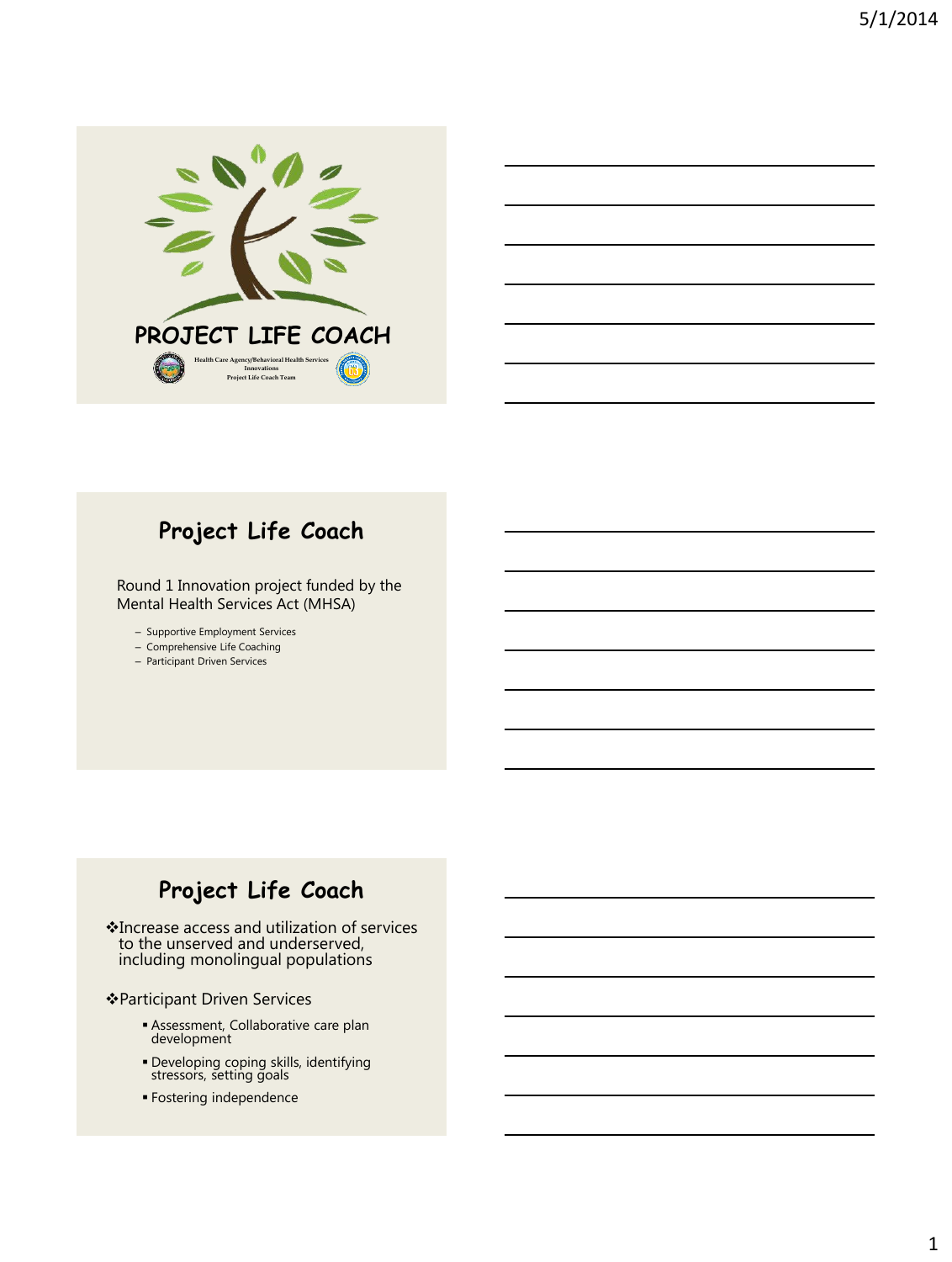#### **PLC Services**



- Life Coaching Services
- **❖** Education
- Outreach and Engagement
- Case Management
- Brief Individual Therapy
- Support Groups
- Referrals and Linkages

## **PLC Staff**

- Project Lead Master's Level Clinician
- Peer Specialists 5 FTE Mental Health Workers
- $\div$  Clinicians 2.5 FTE Master's Level Clinicians

Family Member/Consumer Bilingual: Spanish, Vietnamese, Farsi, Korean



#### **Eligibility Requirements**



- Individuals, age 18 and older, who have a documented mental health diagnosis
	- Psychiatrist/psychologist/therapist
	- Orange county mental health clinic
- Orange County residents
- Legal to work here in the US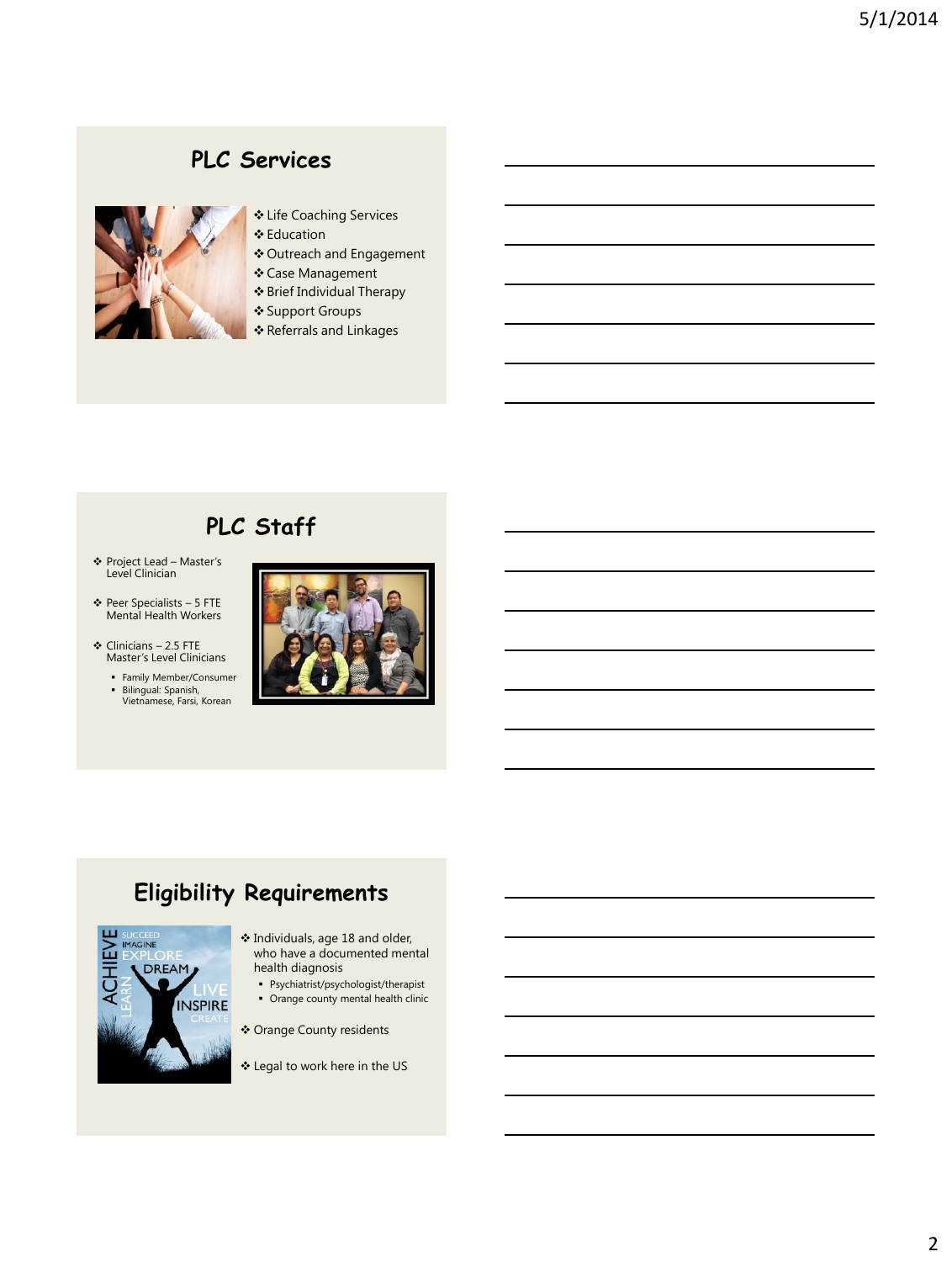#### **Enrollment Process**

- **Referral**: Self-referred or referred from another agency/organization/clinic
- **Screening**: Project lead verifies eligibility
- **Intake**: Assigned clinician completes intake paperwork
- **Services**: Peer Specialist, Clinician
- **Terms**: Enrollment for up to 1 year









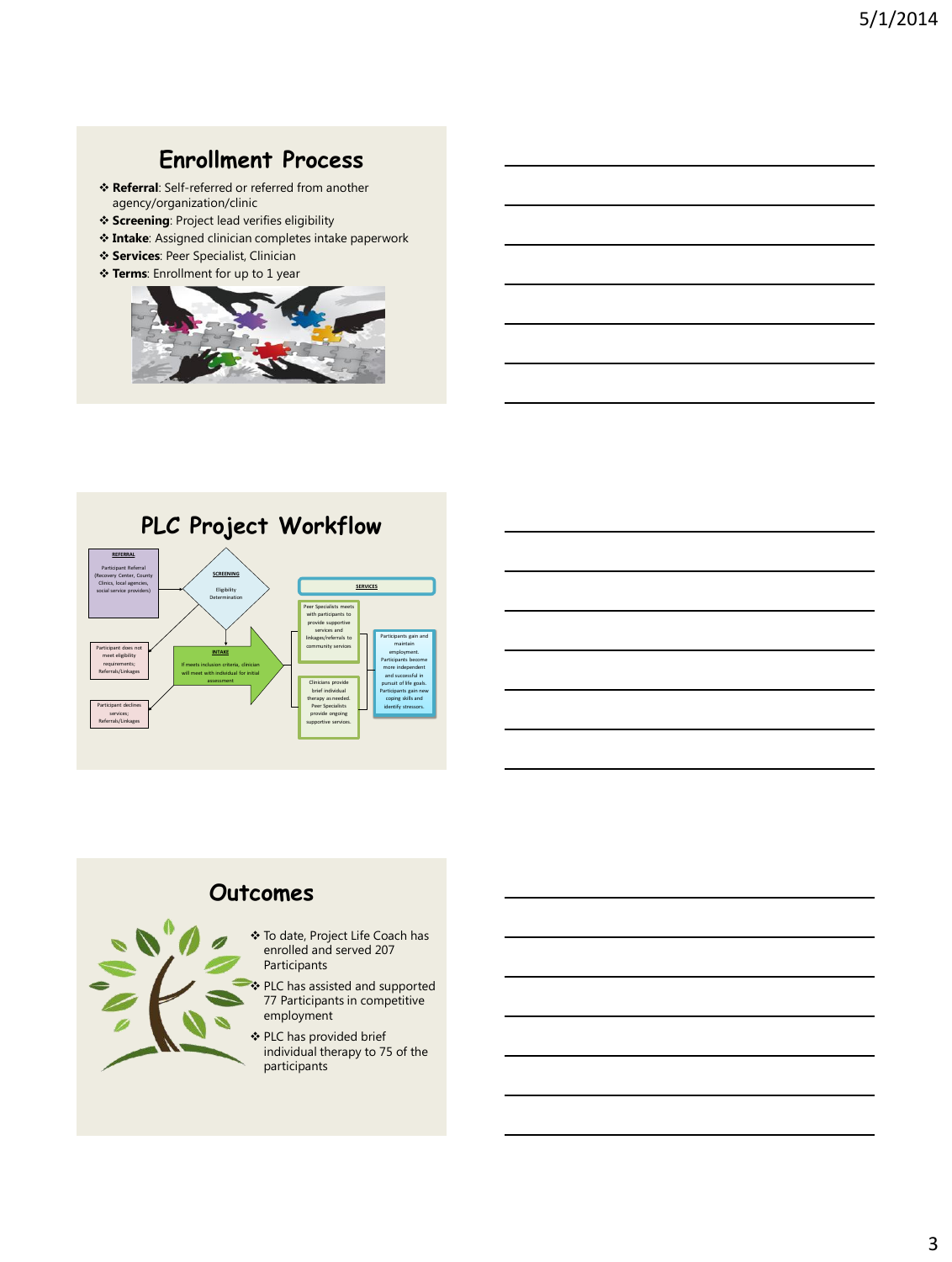





Project Life Coach has placed 77 out of the 164 active Participants in competitive employment. Various<br>factors contributed 87 out of the 164 that were not placed, which included that participants were<br>volunteering, decidin

### **Additional Resources**

| <b>OC NAMI</b><br>National Alliance on Mental Illness<br>714-544-8488                                               | The OC WarmLine:<br>877-910-WARM                                                                                     |
|---------------------------------------------------------------------------------------------------------------------|----------------------------------------------------------------------------------------------------------------------|
| ❖ Women Helping Women/<br>Men2Work<br>949-631-2333                                                                  | Goodwill Volunteer to Work<br>714-462-4823                                                                           |
| ٠<br><b>Orange County One Stop Center</b><br>North Orange County: 714-241-4900<br>South Orange County: 949-341-8000 | ↔ OC Links<br>Health Care Agency Behavioral Health<br>Information and Referral Line<br>855-625-4657<br>(855-OCLINKS) |